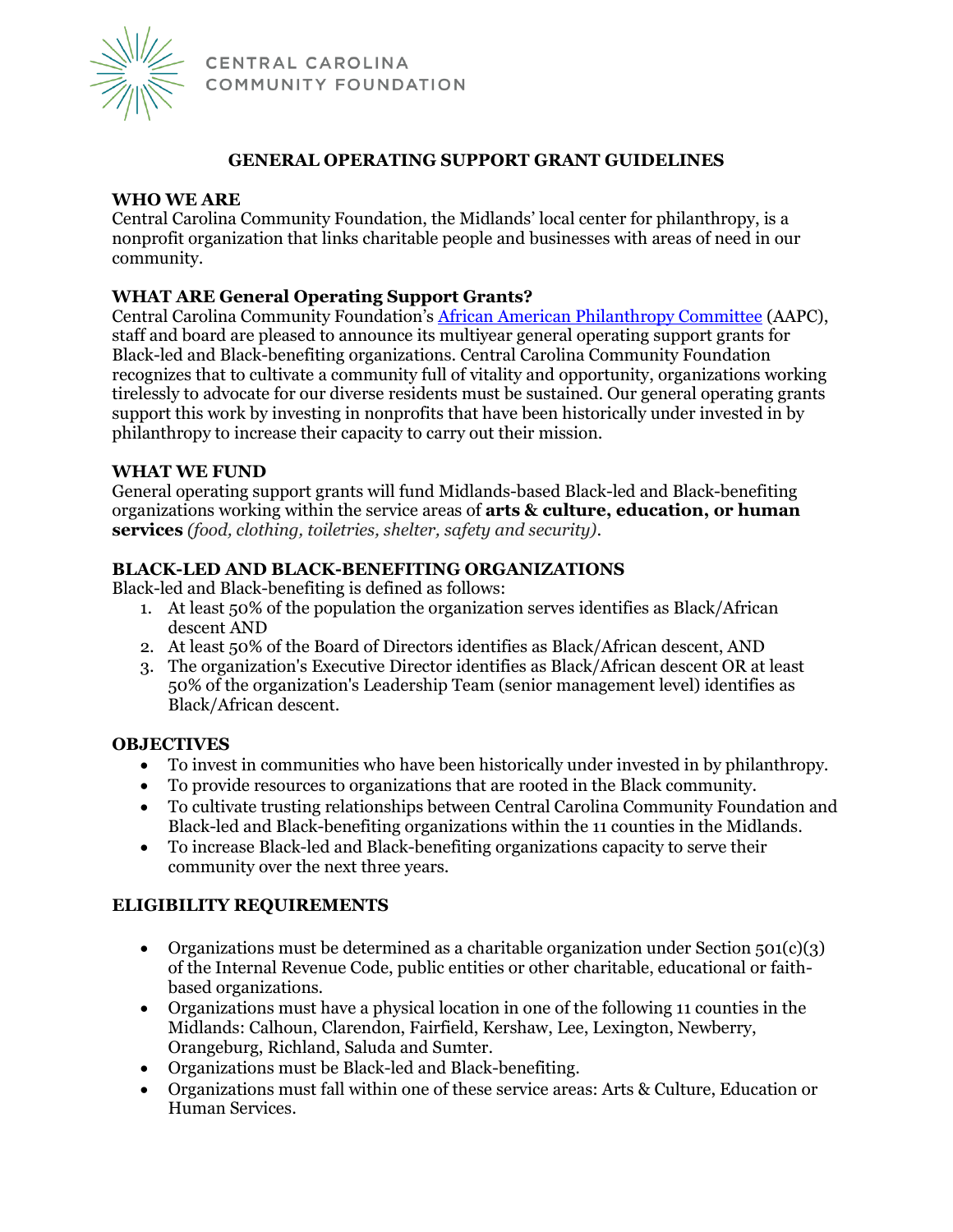- Organizations must have been in existence for at least one year as a  $501(c)(3)$  nonprofit.
- Organizations must have at least one person who dedicates a minimum of 20 hours a week to the organization.
- Grantees must agree to ongoing communication with Foundation staff, completion of annual reports and expensing all grant funds annual. There are no other restrictions placed on grant funds.

#### **GRANT AMOUNT**

\$10,000 per year for up to three years (\$30,000 total)

#### **GRANT PERIOD**

Funding period will begin March 1 through February 28.

## **HOW TO APPLY**

Application is by invitation only. If your organization aligns with funding priorities and eligibility, please follow the steps below.

- 1. Log on to our [grant portal.](https://www.grantinterface.com/Home/Logon?urlkey=cccfoundation)
	- a. Please bookmark this page. If you receive a grant, you'll need it again to sign your contracts, complete your reports, etc.
	- b. The portal should be intuitive, but here's a [tutorial](https://www.yourfoundation.org/wp-content/uploads/2021/09/Applicant-Tutorial-Grants.pdf) for your reference.
- 2. Register yourself and provide organization information. Please be as detailed as possible – if awarded this will reduce the time taken to process your grant.
- 3. After you've registered, go to Apply (at the top green bar). Since the General Operating Support grant is by invitation only, you'll need to enter a code to access the application.
	- a. Code: **gos21**
	- b. Then, click the blue "Apply" button at the top right corner of the General Operating Support grant information section.

| <b>Community Strates</b><br>Consumity<br>Forestern                                                     | Role (Applicant) =                                                                                                                                                                                                                                                                                                                                                                                                                                                                                                                                                                                                                                                                                                                                                                                                                                                                                                     |
|--------------------------------------------------------------------------------------------------------|------------------------------------------------------------------------------------------------------------------------------------------------------------------------------------------------------------------------------------------------------------------------------------------------------------------------------------------------------------------------------------------------------------------------------------------------------------------------------------------------------------------------------------------------------------------------------------------------------------------------------------------------------------------------------------------------------------------------------------------------------------------------------------------------------------------------------------------------------------------------------------------------------------------------|
| <b>B</b> Apply                                                                                         | Enter Accass Cole<br>Enter Code                                                                                                                                                                                                                                                                                                                                                                                                                                                                                                                                                                                                                                                                                                                                                                                                                                                                                        |
| (ii) If you have been provided with an Access Code, you may enter it in the box at the top of the page |                                                                                                                                                                                                                                                                                                                                                                                                                                                                                                                                                                                                                                                                                                                                                                                                                                                                                                                        |
| Q - Daick Swarth                                                                                       |                                                                                                                                                                                                                                                                                                                                                                                                                                                                                                                                                                                                                                                                                                                                                                                                                                                                                                                        |
| After-FY22-Fall                                                                                        | Accepting Submissions from 09/01/2021 to 09/01/2021<br>Apply                                                                                                                                                                                                                                                                                                                                                                                                                                                                                                                                                                                                                                                                                                                                                                                                                                                           |
| Affac.<br><b>Aflac Charitable Fund</b><br><b>CLICK HERE to a</b><br>Questions?                         | After prides itself on being a vital part of each of the communities its team members call home. After Group's grant program focuses on supporting organizations with a local, rather than a national or international,<br>while After Group accepts grant proposals from nonprofit organizations serving South Carolina. for awards up to \$10,000 in the priority areas of Health and Well-Being, and Education. The After grants committee is<br>rompriser or a social group of community minded employee volunteers. Central Carolina Community Foundation staff supports the Aflac grants committee.<br>on more about the criteria for this grant award. This application is for the Fail cycle with a program year of January 1-December 31, 2022. The Spring cycle will be available in March.<br>or further information, please contact Halle Brazier at 803-254-5601 x343, or email Halls@ytrunbundation.org. |
| <b>C</b> Preview<br>$\rightarrow$<br>of to Granithan (1)                                               |                                                                                                                                                                                                                                                                                                                                                                                                                                                                                                                                                                                                                                                                                                                                                                                                                                                                                                                        |
| Capacity Building - FY22<br>CENTRAL CASCILINA<br>Community<br>Foundation                               | Apply<br>Accepting Submissions from 09/01/2021 to 09/30/2021                                                                                                                                                                                                                                                                                                                                                                                                                                                                                                                                                                                                                                                                                                                                                                                                                                                           |
|                                                                                                        |                                                                                                                                                                                                                                                                                                                                                                                                                                                                                                                                                                                                                                                                                                                                                                                                                                                                                                                        |